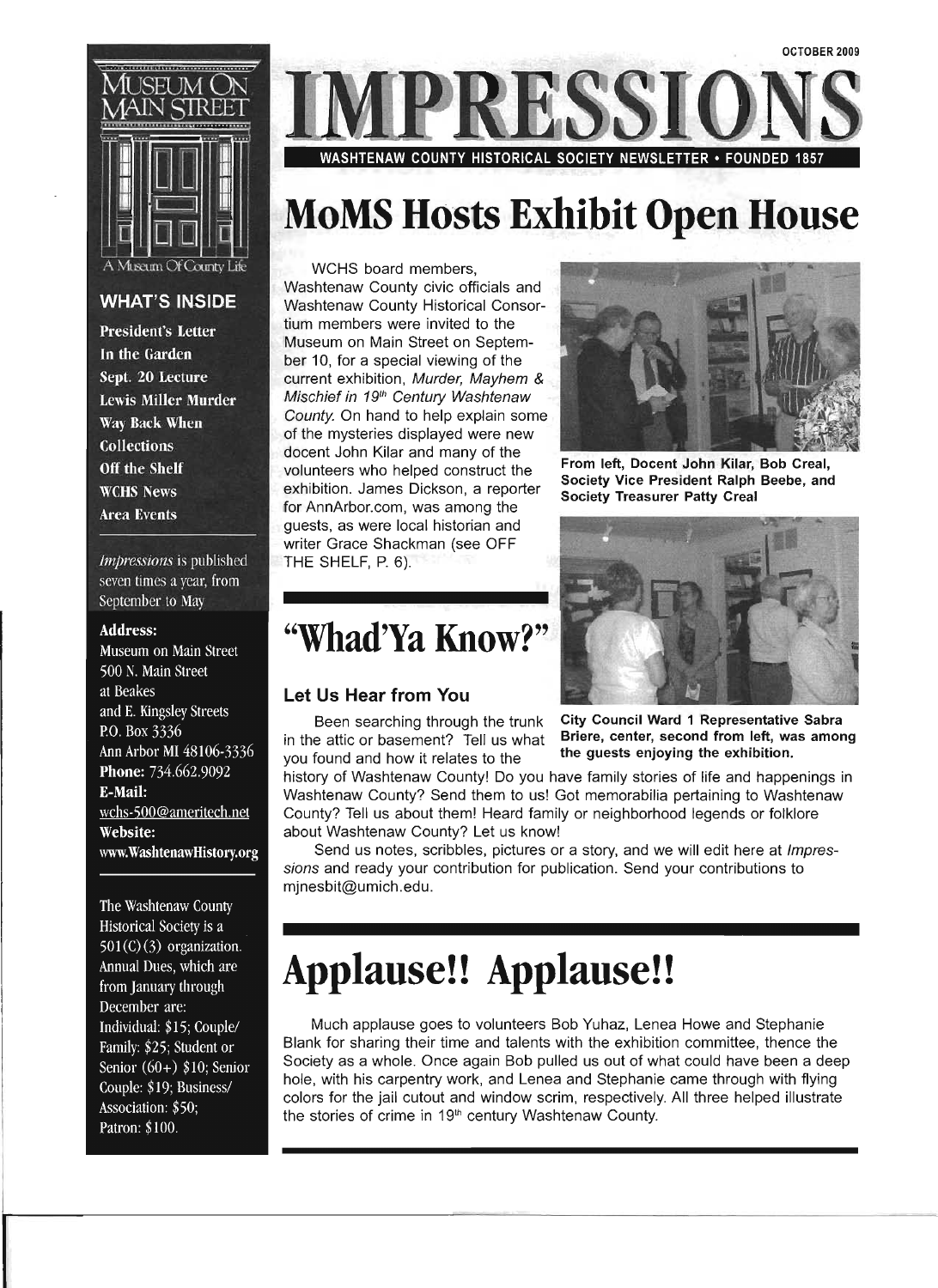#### WASHTENAW COUNTY HISTORICAL SOCIETY IMPRESSIONS **COUNTY 1999** OCTOBER 2009

#### **WASHTENAW COUNTY HISTORICAL SOCIETY LEADERSHIP**

President Leslie L. Loomans

Vice President Ralph P. Beebe

Immediate Past President Richard L. Galant, PhD

Treasurer Patricia W. Creal

Recording Secretary Judith M. Chrisman

Corresponding **Secretary** Pauline V. Walters

#### **Directors**

Rosemarion A. Blake Tom Freeman Karen L. Jania Michelle L. McClellan, PhD Susan Nenadic M. Joanne Nesbit Jay Snyder Jan E. Tripp Susan Cee Wineberg Cynthia Yao

Directors-at-Large Hon. Julie A. Creal Mary Florida Wayne Florida Richard L. Galant, PhD Dean Greb Susan Kosky Donald Cameron Smith, MD

Advisors Ina Hanel-Gerdenich David LaMoreaux Thomas F. Mich, PhD Louisa Pieper

### **LESLIE LOOMANS President's Letter**

Preservation of area history, as noted in last month's letter, is a prominent theme of our Mission Statement. Our collections, artifacts of the past, are mostly hidden away in storage (purposefully for preservation) except when we are able to present them in exhibits. One of our goals under discussion is to place online, hopefully in the not too distant future, at least the most important artifacts, where everyone can view them anytime.

However, our primary artifact, the Museum on Main Street, is of course available for everyone to view and experience nearly continuously. As you will recall, our Museum structure is the 1835/1839 Kellogg~Warden home, which was moved to its present site in 1990 and opened as a museum in May, 1999, after years of restoration.

Preserving and operating our primary artifact is a continuous, challenging and expensive project. To preserve it and lower our energy expenses, we need to install compatible, custom-made storm windows. If fundraising goals can be met quickly, we expect to complete the installation yet this fall before cold temperatures return. Look for our fundraising mailing with the enclosed thermometer-we would greatly appreciate your contribution.

Together we will continue to preserve Washtenaw County history.

### **FRONT YARD NEWS In the Garden**

Oranges don't grow in Michigan, but Vitamin C is still readily available just outside the Museum on Main. Perhaps during the summer you noted the roses growing against the south side of the house. Well, check that bush again. It is covered with orange berries on their way to becoming a little larger and darker in color. And guess what! Those berries, known as hips, are full of Vitamin C.

Rose hips have been used for centuries as a source of Vitamin C and have been available in cultivated gardens and along roadsides, fences, open woods and meadows. There are about 35 varieties of "wild" roses that produce the valuable hips.

Various studies have touted the amount of Vitamin C found in the hips, measuring their juice from six to 24 times richer than orange<br>juice. During World War II, England harvested more<br>than five million pounds of hips from roadsides and used them to replace scarce citrus fruits.<br>Lois Hole writes in "Herbs and Edible than five million pounds of hips from roadsides

Flowers" that her mother and aunt insisted that eating rosehips kept them healthy. "We used to pick hips wild or right from Mom's garden, eating them like apples, savoring the thin layer of flesh.' Hole suggests picking the hips when they are red and plump, but not soft and overripe. An ancient herbalist once wrote that the use of roses in cookery [including the hips] "Maketh a man merrie and joyful, putteth away all melancholie and madness." Worth a try?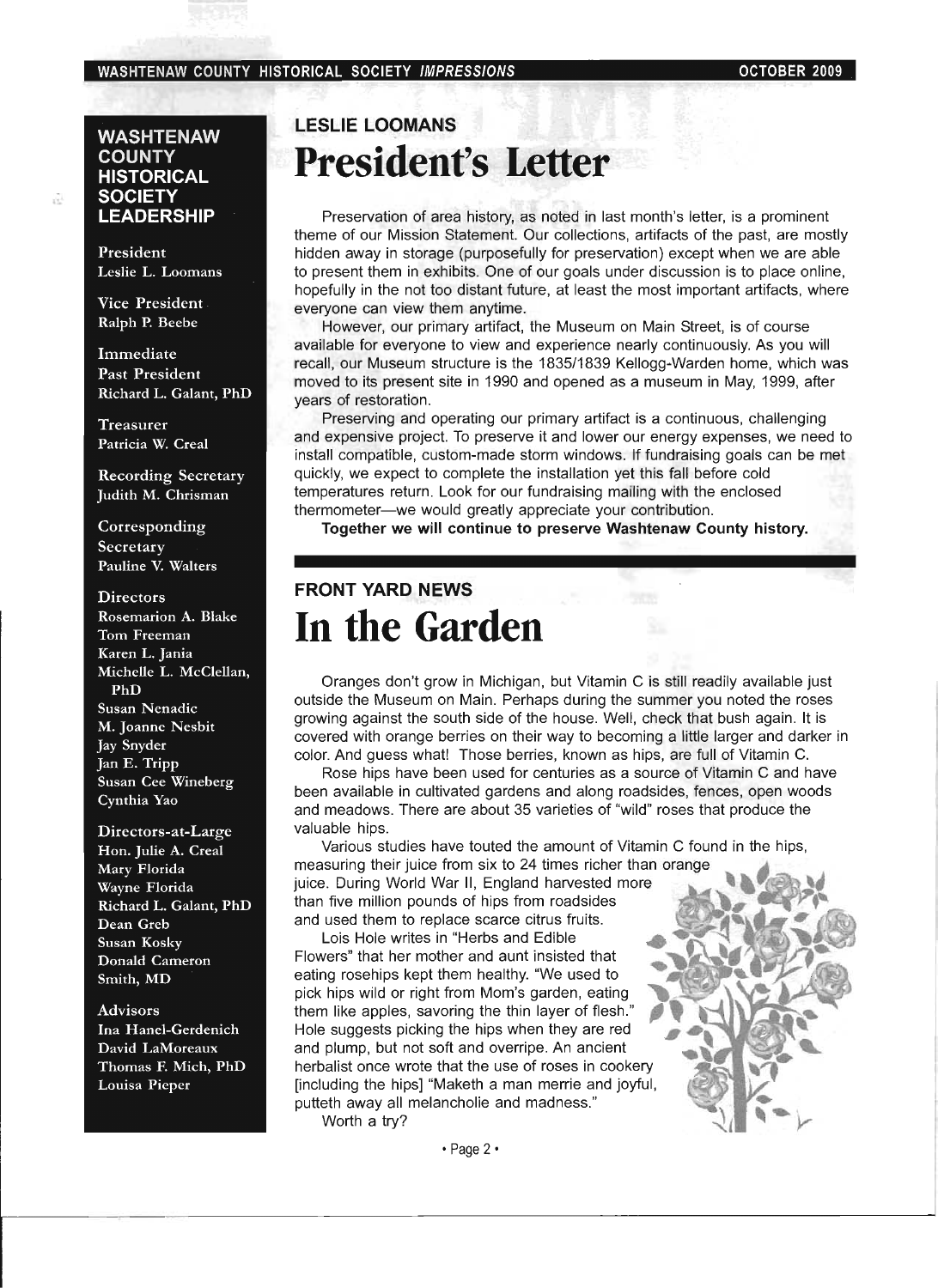# **A Cold Case Relived at WCBS Lecture**

Those who gathered on Sunday, September 20, to hear James Mann talk about "The Mysterious Death of Dan Corey" experienced what it might have been like to serve on the coroner's jury at the inquest more than 100 years ago. Mann, a well known Ypsilanti historian and area journalist, provided the facts of the case and then gave audience members a chance to ask questions and reach their own conclusions.

#### **The Background**

On December 31,1907, a Peninsula Paper Mill employee found a frozen body imbedded in ice in a mill spillway grate. The body was identified as Dan Corey, a ditch digger from Chelsea who had been working in Ypsilanti. Oscar Lavyrence, known in the community as an "unsavory character," was the last to see Corey alive. After examining the body, the coroner said that since there was no water in Cory's lungs, he must have already been dead when he hit the water. No money was found on Corey's body. The sheriff called the death a suicide and the death certificate gave "stopped breathing" as the cause of death. An inquest was held to determine if he had died naturally, as the result of suicide, because of an accident, or because he was murdered.

#### **Facts Uncovered in the Investigation**

Mann said that Corey was known to have had \$175 hidden in the shirt pocket under his vest - money he had saved to buy a team of horses. His body was wrapped in carpeting that the mill used to clean equipment and which was stored in a room with an outside



Former board member Dean Smith, left, enjoys a laugh with speaker James Mann.

door. A child's dress and coat and a black hat with initials JBC were found at the scene. Corey had an "abrasion" on his head and one witness said he had heard a dragging sound at the mill.

Now it was the audience's turn. They asked questions to clarify the facts and provide missing details. Then, in their role as the coroner's jury, nearly unanimously declared that Dan Corey had been murdered. The actual verdict at the time was "murder by persons unknown."

Mann then provided the following epilogue. In August of 1911, a Mr. Miller of Ypsilanti was fleeing town due to a threat on his life by Oscar Lawrence who was in jail for larceny. "It was Miller who had got him sent to jail and it was Miller who was having an affair with Lawrence's wife," explained Mann. Miller told his own wife to tell the police, after he was long gone, that Lawrence and his brother-inlaw, Grant Kline, had killed Dan Corey for the \$175. No charges were ever brought against Lawrence and Kline and Lawrence died before 1918.



### **Large Paper Cutter Needed**

The Exhibition Committee needs a LARGE paper cutter (new or used)  $$ one at least 36 inches square - for creating signs for displays and exhibitions. Please call 734-662-9092 if you have one to loan or donate.

### **Courthouse Comments in Perspective**

A new Washtenaw County courthouse is under construction in Ann Arbor. As usual pros and cons as to whether such an effort was needed were offered at public and private meetings. There was nothing, however, quite as volatile as this entry in the August 1879 Manchester Enterprise .

. "Ann Arbor people won't allow an Ypsilanti man to say a word against the courthouse, but they curse it themselves, up-hill and down-dale. They say the material is worthless and the workmanship worse. The doorsills are already rotten. The glass is so thin that a jar breaks it. The pitch of the lumber runs through the paint. The clock looks like a young bull's eye lantern, etc., etc. But remember, Ann Arbor is the only place that has a right to find fault."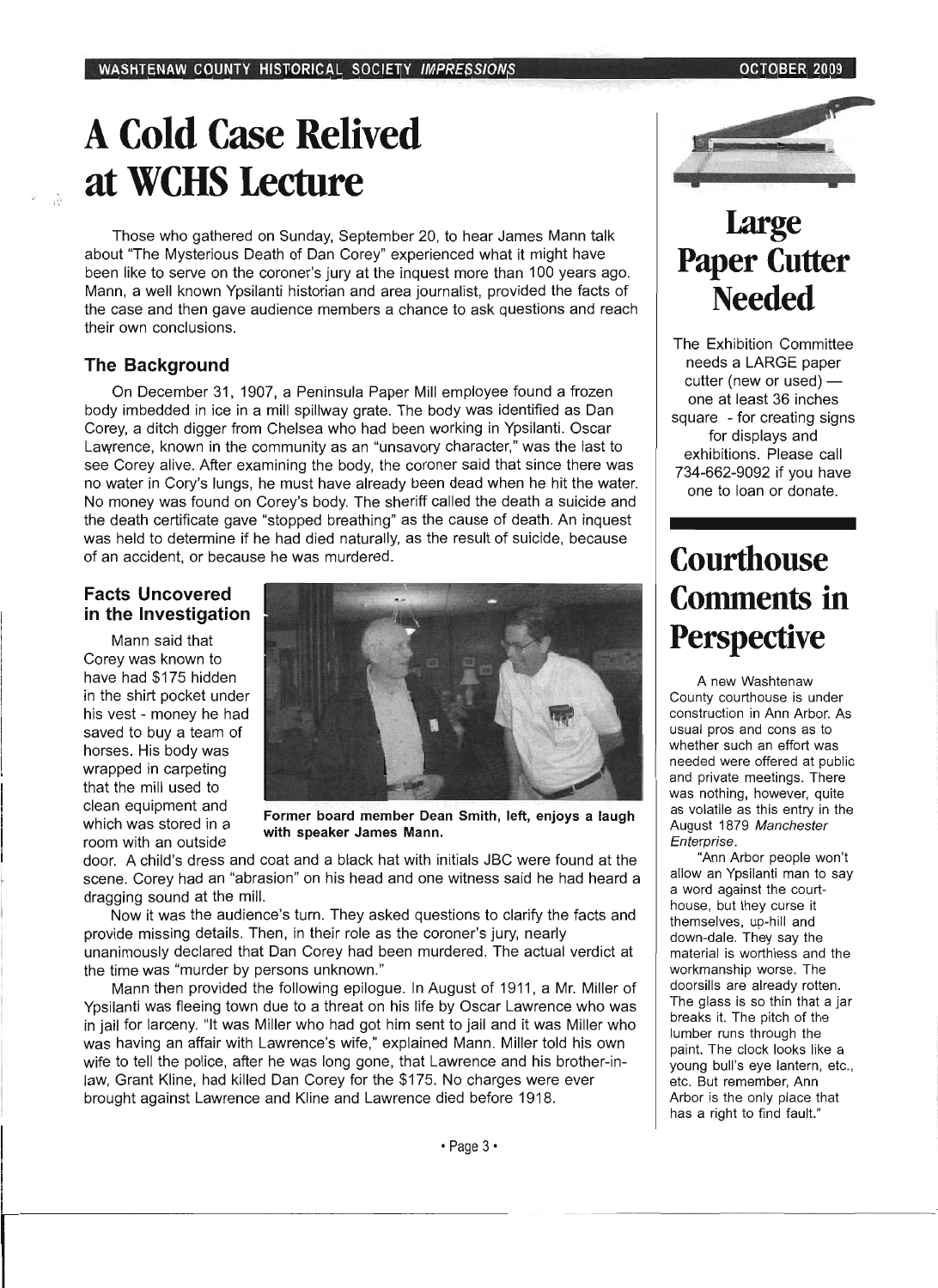# **Crime**  by the **Numbers**

According to the Chapman's 1881 History of Washtenaw County, 553 crimes could be found in 54 years of county court records. That indicates an average of 10 prosecuted crimes per year. Forty percent of those violations were one type of crime. Six categories of criminal behavior comprised 85 percent of all cases judged by the county court. Murder, such as the one committed by George Burkhart, despite their notoriety, constituted a mere 3 percent of the total cases.

To learn which crimes were the most prevalent in 19<sup>th</sup> century Washtenaw County, stop by the exhibition at the Museum on Main Street or check the next issue of *Impres*sions for the answer.

The Museum is open Wednesday, Saturday and Sunday from noon to 4 pm. Groups are welcome, as are individuals, by appointment. Arrangements can be made by calling 734-662-9092. Admission and parking are free. Donations are appreciated.

### **FROM THE CURRENT EXHIBIT It was a Dark and Stormy Night**

What happened 134 years ago could be a newspaper or television headline of today.

Just prior to midnight, on August 13, 1875 during a severe thunderstorm in Dexter, Michigan, 30-year-old Lewis Miller, a local farmer with 245 acres of land, was murdered. Miller, who was married and had two sons, was killed with his own shotgun at point blank range. The bullet entered Miller's left shoulder piercing his lungs.

The murderer apparently leaned over Miller's wife and small son while the three lay asleep in their bed. Mrs. Miller awoke with a start. Finding her husband ' covered in blood and on fire, she at first thought he had been struck by lightening. But a culprit was soon arrested, confessed and was sentenced to life in prison. Eighteen years later he was pardoned.

Perhaps you are thinking that he should have been hanged for such a callous crime, but that is because you have not yet been told the rest of the story. Several important facts may help to explain his escape from the hangman's noose, and his ultimate pardon.

The perpetrator was not a seasoned killer but a teen-aged boy, George Luman Burkhart, who was Lewis Miller's nephew. That alone seems to make the deed seem even more reprehensible, but there is more. George's parents were separated. His father, according to the *Dexter Leader*, was "vicious and immoral" and left Dexter for Ann Arbor where he took up residence with a "mulatto" woman. George's mother then deserted George and his brother.

Miller eventually took his "orphaned" nephew into his home. According to the newspaper, "Miller had recently chastised him [George] for misconduct." That was the published motive for the crime. John Morrison, however, in his unpublished papers at the Bentley Historical Library, describes this event differently. He claims that Miller treated the boy like a slave. It was because of this mistreatment that Burkhardt killed his uncle.



Emma Groh, one of the first visitors to the Murder and Mayhem Exhibition, was put "behind bars," but only to take a picture.

• Page 4·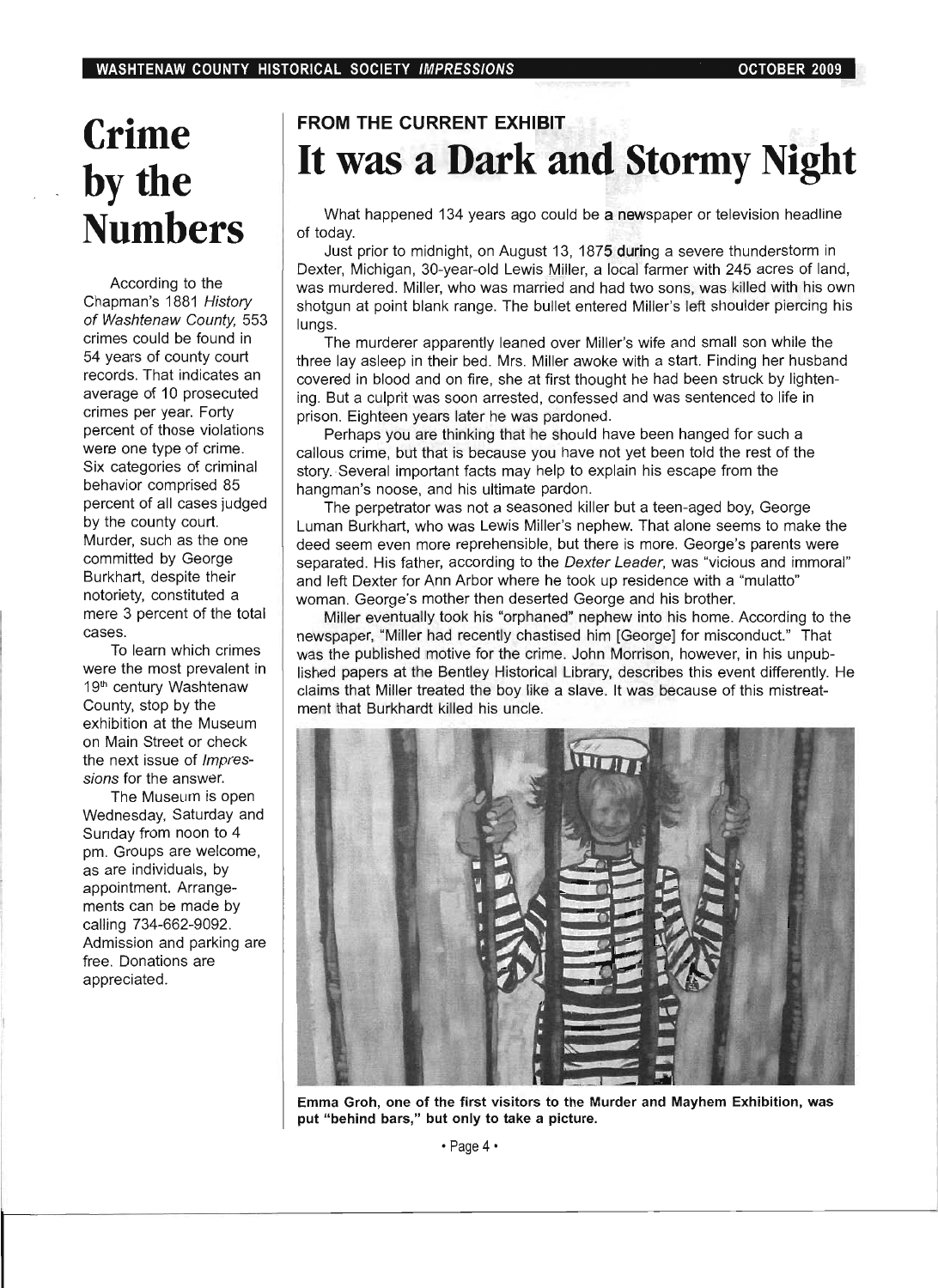

LEFT: Of the three molds donated, the rabbit is unmarked, the crocodile is marked with the number 394, and the bird is marked 'E & Co. NY' and the catalogue number is 651.

图 图 12 381 390



RIGHT: The open rabbit mold shows the fine· carving inside.

### **WAY BACK WHEN From the Ziegler Files**

#### By Susan Wineberg

In the last installment of the continuing search for a WCHS home, we referred to the letter President Orlan W. Boston wrote to Roscoe Bonisteel regarding the placing of WCHS artifacts in the barn of the Tuomy House in 1967. The details of this letter are fascinating and we reproduce the letter here:

#### April 14, 1967,

#### Dear Mr. Bonisteel,

As requested by the County Board of Supervisors, we moved the material of the Washtenaw Historical Society stored at the County Infirmary to the garage on the Tuomy lot Thursday April 13. I locked the center and northern doors from the inside, and the southern door by lock and key. This is with "SW' scratched on it and the one for the center door marked "C" are hung on a nail, head high, just inside the door to the left of the garage near the house.

I am grateful to you for letting the Society store this material in the garage. I was not able to get any other space except costly storage by Hurds.

I am calling a meeting of the Board of Directors of the society for Monday evening at seven o'clock to report this move and discuss the future of a possible museum. We are talking of making a drive to raise funds for a museum. I am often asked about the future use of the Tuomy home and I can answer only that I do not know. Any information you may give me in this connection will be appreciated.

Again many thanks for your favor and with hopes of your continued interest in the work of the Washtenaw Historical Society I am, sincerely, Orlan W. Boston (1845 Arbordale, Ann Arbor)

### **FROM OUR COLLECTIONS New Additions to Society Collections**

Thanks to the generosity of Hazel Proctor, former Society president, the WCHS now has three pewter ice cream molds. Proctor made the presentation at the May Annual Meeting.

Pewter has been associated with ice cream molds for more than 200 years. A recipe by Hannah Glasse in 1747 used two pewter bowls to mold ice cream with berries. Early large 'banquet' molds were used commercially during the Victorian era to produce elaborate frozen desserts, each serving as many as ten people. Smaller molds for individual servings made at home were also popular at that time.

Schall & Company of New York, founded in 1854 and changed to Krauss Company in 1860, was the first to make molds in the United States. Their molds, known for integrated rather than soldered hinges, are marked'S & Co.' In 1918 another New York company, Eppelsheimer & Company, hired Joseph Micelli, Sr., an expert metal fabricator known for his molds. Micelli's molds are marked with 'E & Co NY' and a catalogue number.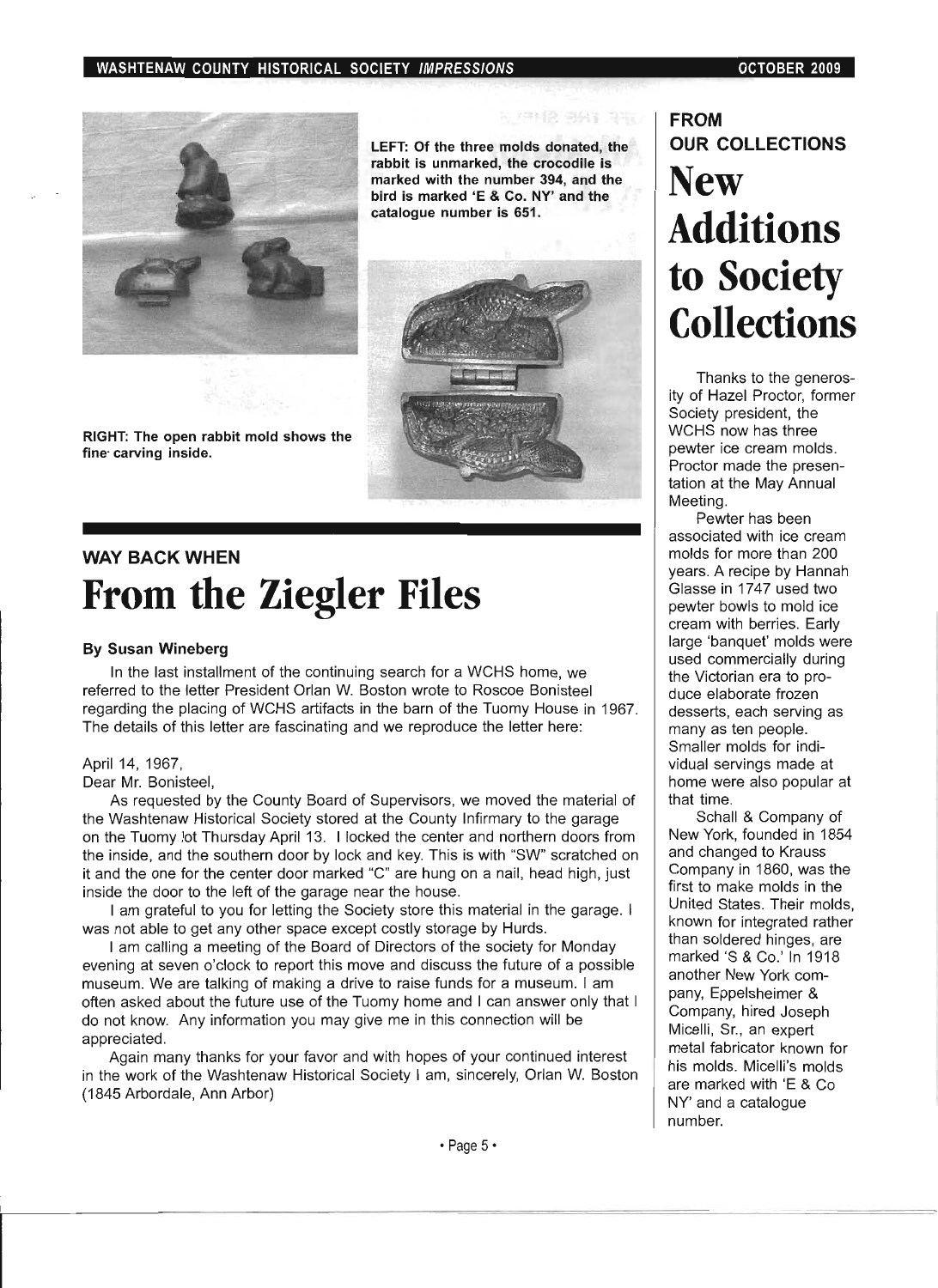# **Upcoming Events**

#### Salem Area Historical Society

WHAT: The History of the Grand Hotel with speaker Bob Tagatz, resident historian of the Grand Hotel for the past 13 years.

WHEN: Wednesday, Nov. 4,7 PM

WHERE: Salem Township Hall, 9600 Six Mile Road, Salem, MI

DETAILS: In addition to the history of the hotel, Mr. Tagatz will discuss the people and the personalities that have made The Grand Hotel what it is today. This presentation will be followed by a short Q&A session.

INFORMATION: sahshistory.org, 248-486- 0669

#### Kemph House Museum

WHAT: Noon Lecture Series

WHEN: Wednesdays, Noon to 1 PM

Oct. 21: The First German Settlers, presented by Barbara Foster

Oct. 28: A Great Day in Harlem, presented by Stu Johnson

Nov. 4: A Retrospec~ tive on Classic U of M Songs, presented by Michael Montgomery

Nov. 11: Lustron Homes, presented by Kjirsten Blander

Continued next page.

### OFF THE SHELF **All About Webster Township**

Want to buy some cheap land in Washtenaw County? You're just a little late about 173 years late. In 1826, land was selling in Webster Township at \$1.25 an acre and with the required minimum of 80 acres, it was possible to buy a farm for as little as \$100.



In her book "Webster: A Time, A Place, A People," Grace Shackman tells of numerous families who settled in Webster Township. Among those was the Dexter family. One member of that family was Samuel, who came to the area from New York after the death of his wife.

"I came to Michigan to get rid of the blue devils, or to speak more politely, of the ennui which like a demon pursues those who have nothing to do," he wrote to a cousin. Sam set down roots and built a mill. Although it happened to be over the county line in Scio Township, his cabin home was in Webster - the first log cabin to be built in Webster Township.

The Dexter family eventually took up residence at Gordon Hall on Island Lake Road. The house was named after Dexter's mother, whose maiden name was Gordon. Shackman reminds us that the new settlers of Webster Township were often idealists who wanted to create a better society in their new homeland than they had on the East Coast. The first arrivals helped others build houses and barns and organize churches and schools. Though they faced hardships, these hearty folk pushed on to establish successful crops, roads and fellowship with newcomers, often sharing their homes until new houses could be built.

And why was this newly established township in the Michigan Territory named Webster? Well, let's just say that Daniel Webster may have been an influence. But one needs to delve deeper into Shackman's book to find that answer, as well as answers to other questions about the history of Webster Township, including Podunk.

Shackman's hardcover book is available in the Museum's gift shop for \$32.50. But don't forget that 20 percent discount for members!

Another book available in the gift shop about Webster Township is ''The Third Marked Tree" by James Baldwin Parker and Osbert Oliver Williams. Subtitled "Paths Through the Wilderness - John Williams of Webster Township and His Descendants," this hardcover offering includes the early history of the John Williams family, the Webster Church and its cemetery, interviews with descendants of the Williams family and appendices that include the inventory of Osbert Williams' Estate and the 1878 diary of Jeremiah D. Williams. With 320 pages, 75 photographs and illustrations and numerous appendices, this publication is available for \$20.

Either or both of these books would make a great gift.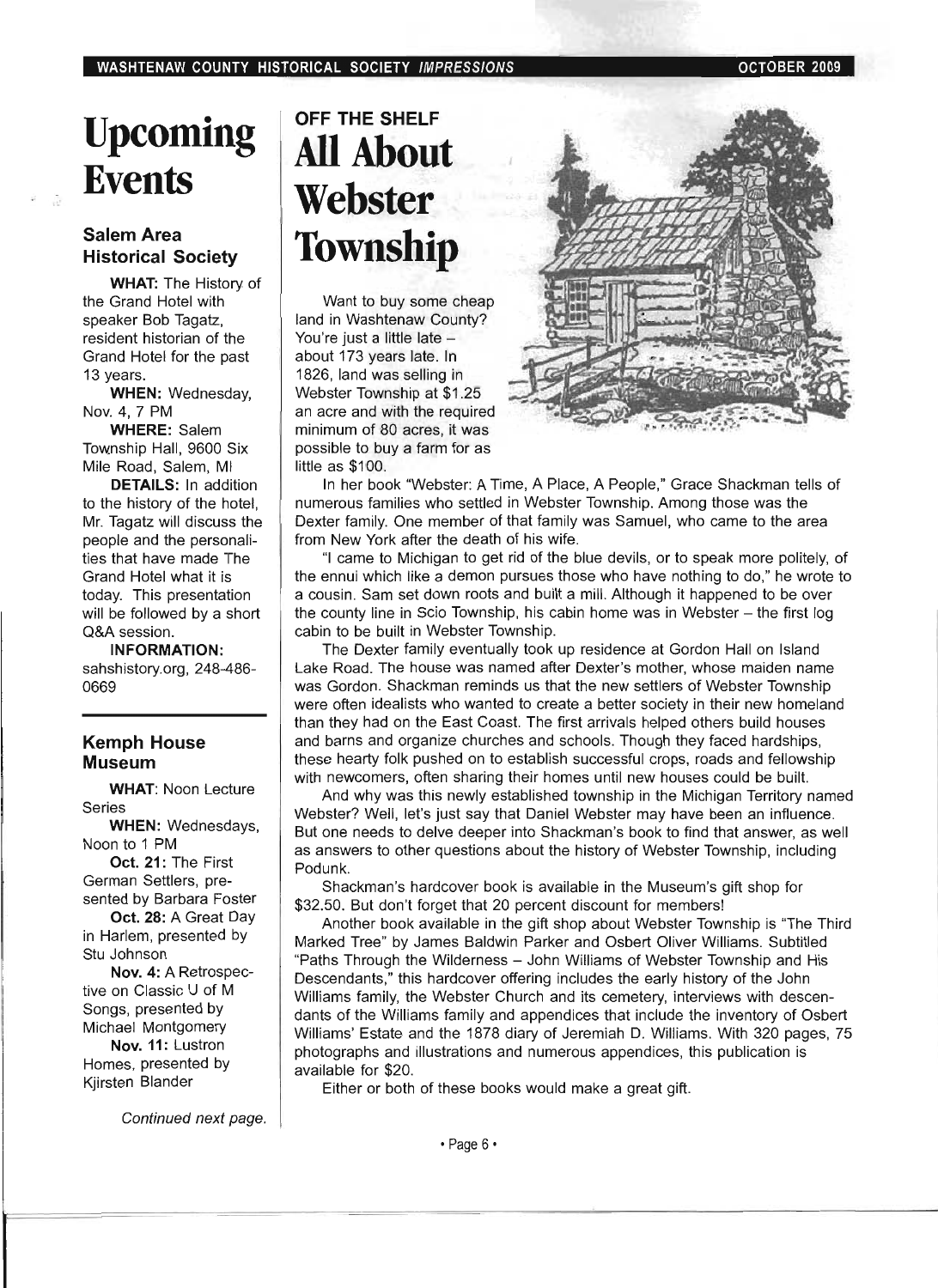### **weHS** News

#### By Pauline Walters FUNDRAISING

As mentioned in the President's Letter, our fundraising goal this year is to install custom-made storm windows in our 1830's building. During past winters, we have placed plastic film over most of the windows to guard against the cold Michigan winter. Also, several years ago as the building was being refurbished, we insulated the entire 1839 attic and sidewalls of the 1835 portion. While these measures have made a difference, it is time to take the next step. We hope you will use the thermometer included in your fundraising mailing to help make the Museum on Main Street even more energy efficient.

#### MEMBERSHIP

Our current membership stands at 450 with an additional 50 who choose to be donors only. If you have not renewed for 2009, please consider doing so now. The annual renewal date for members is January, but by joining now you can lock in the current membership rate for 2010. Check the mailing label for your last year of paid membership or donation. And while you're at it, tell your friends about the great WCHS membership deal. If they join now for 2010, their membership becomes effective immediately.

#### WASHTENAW COUNTY HISTORICAL CONSORTIUM

Some 30 units of historical and cultural interest in Washtenaw County have joined together for the mutual benefit of the group. Their current project is a revision of the 2006 brochure, which will be in a map-like, foldout format. There will be a photo, name of the unit, sponsor of the unit, address, phone, e-mail and Web information. Those interested in more information can contact that unit.

The initial printing will be 10,000 and is supported by the Ann Arbor and Ypsilanti Convention & Visitors Bureaus, the Ypsilanti Heritage Foundation and, of course, each of the member units. WCHS members/donors can expect a copy with a future mailing of Impressions.

#### MoMS MUSEUM SHOP

Members can receive a 20 percent discount on all items in the gift shop for the remainder of 2009. In addition, our popular coverlet featuring historic buildings of Washtenaw County is on sale for only \$40 - a great buy! Don't pass up this opportunity to shop for yourself or friends.

#### VOLUNTEER OPPORTUNITY

The MoMS Museum Shop is in need of a volunteer manager, for about an hour per week, to review the stock, decide on purchases, enter sales into the computerized inventory and bank the sales money.

Questions about membership, fundraising, the consortium or the museum shop?

Call 734-662-9092

**WHERE: 312 S.** Division St., Ann Arbor, MI ADMISSION: Members, \$1; Non-Members, \$2

DETAILS: Parking available in the large public lot just south of the house

INFORMATION: kempfhousemuseum.org, 734-994-4898

WHAT: Kempf House Open House Tours WHEN: Sundays, 1 to

4 PM Oct. 18,25

Nov 1, 8, 15, 22

DETAILS: Tour the 1853 Greek Revival home of the musical German-American Kempf family and learn about the early history of Ann Arbor. Admission free, donations accepted.

INFORMATION: kempfhousemuseum.org, 734-994-4898

#### Saline Area Historical Society

WHAT: November Educational Meeting Michigan Mania: Experiences of Early Female Settlers in the Michigan Territory, presented by WCHS Board Member Susan Nenadic WHEN: Wednesday, Nov. 18,7 PM WHERE: Saline District Library, 555 N. Maple Rd. , Saline, MI DETAILS: Education programs are free and open to the public INFORMATION: 734- 944-0442